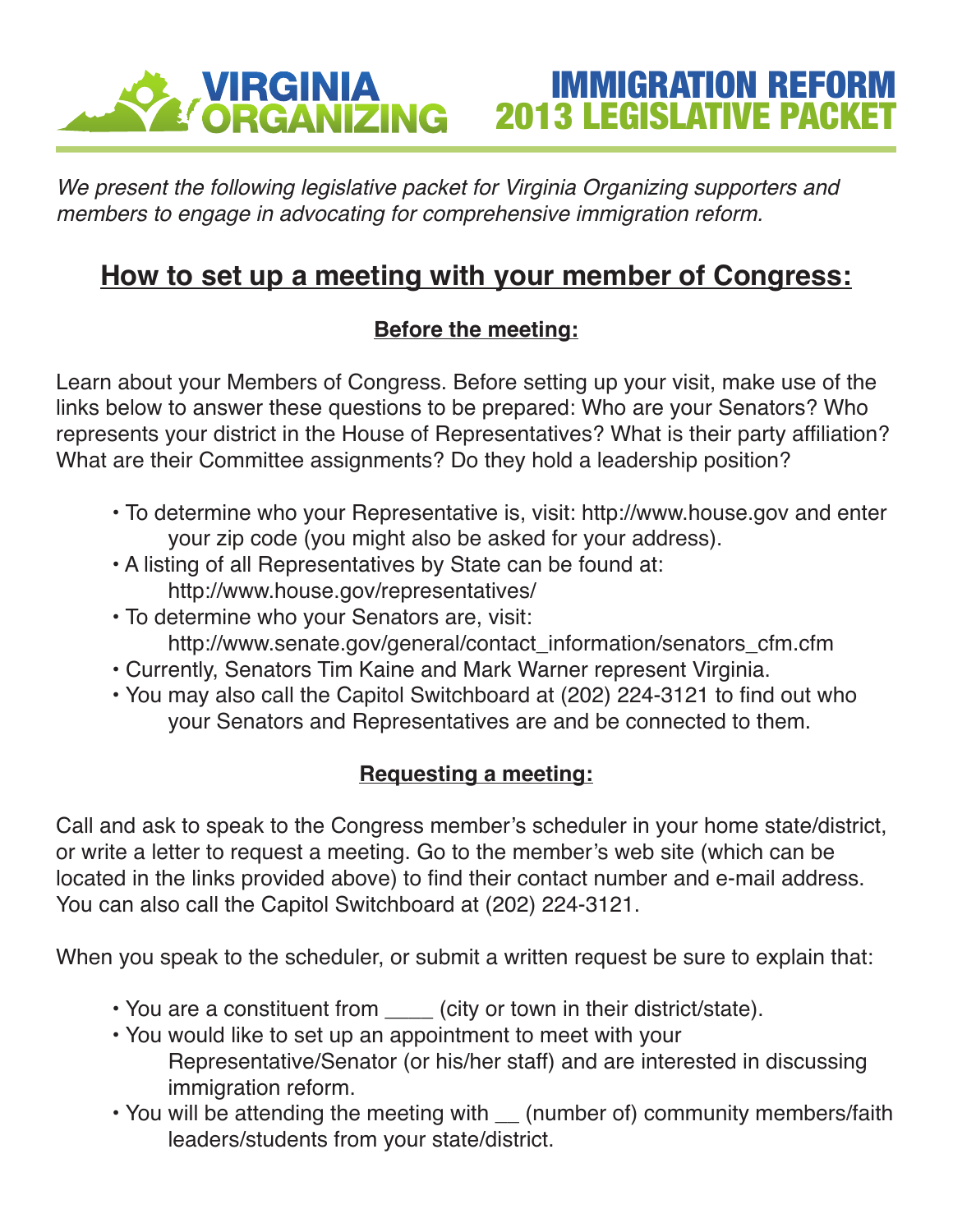# **IMMIGRATION REFORM LEGISLATOR MEETINGS**

**Make sure to follow-up** any written meeting requests with a phone call, and any phone meeting requests with an e-mail, letter or fax to confirm the appointment.

**Have talking points ready and "leave behinds" prepared.** Before you go into the meeting, it is important to be prepared. This is a good way to provide the Congressional office with additional details and information on your issues and programs that you may not have had time to cover in your meeting. Be sure to bring multiple copies for multiple visits.

### **During the Meeting:**

**Introduce yourselves and exchange credentials.** In five minutes or less, explain what groups are represented, information about their membership, and other information that the member or staffer should know about those who attend the meeting.

**Share your stories.** What connects you to this issue? Why is it important for your family or community? Get the contact information and card for any staffers you meet with.

**Make your ask.** What does the member of Congress think of a pathway to citizenship? Will he/she support it?

**Listen well.** Make sure you do not do all of the talking. Much of lobbying is listening, looking for indications of the legislator's views, and finding opportunities to provide information. Give your legislator opportunities to ask questions or state his or her opinion. Members and staff will appreciate the chance to be heard.

**Ask questions and take notes.** If the legislator asks a question, answer honestly. If you don't know the answer, say that you don't know but you will find out, and then be sure to follow up.

### **After the Meeting:**

Always follow up a meeting with a thank you note and any additional information you may have promised during the meeting. The best way to send information to Washington D.C. offices is via fax or email. Let Emily Riehl know how the meeting went—email her at eeriehl@virginia-organizing.org.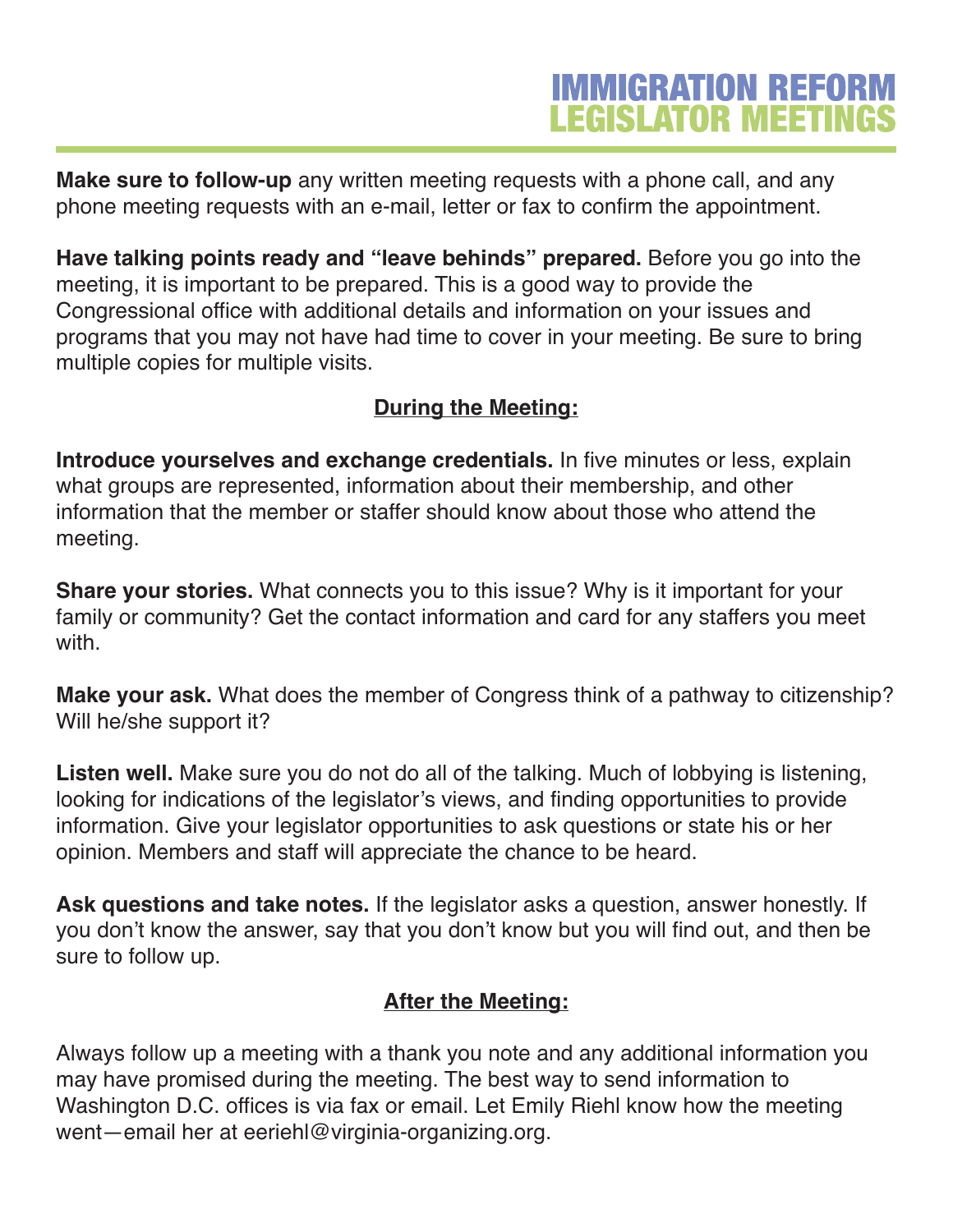### **What we want**:

### **1. Secure the broadest possible legalization, offering a path to citizenship.**

• It is estimated that 11 million undocumented immigrants, including 2 million undocumented children, currently live in this country. We must provide a clear and earned path to citizenship for them.

• Legalization would end the "underground" economy and increase the amount of taxes contributed to Social Security and benefit programs.

• Legalized workers would stimulate the economy by investing in education, opening businesses, buying houses, and fueling consumer spending.

• The citizenship process requires registration, which allows the government to know who is in the country and to perform criminal background checks when appropriate.

• Federal legislation would put an end to local and state reforms that have torn apart communities.

• Given all the benefits of a path to citizenship:

- We are opposed to the requirement that all potential citizens must learn English. This would be costly and exclude a lot of potentially eligible persons.
- The waiting period should be, at most, five years for granting citizenship.
- Establish simple administrative procedure(s) and increase immigration courts to deal with this new influx.

### **2. Family Reunification.**

• Families should be together. A solution that represents American values would encompass reform in which everyone who applies for citizenship the right way will get to see their loved ones in a reasonable amount of time.

• The immigration backlog must be fixed: facilitate prompt and comprehensive family reunification; an estimated 4 million immigrants are waiting in line now.

• Backlogs hurt the economy. When workers cannot be with their spouses and children, it affects U.S. competitiveness. Wait time for spouses and minor children of green card holders is five years, which is too long.

• All types of families should be reunified. Currently, there are 36,000 bi-national same sex couples in the U.S.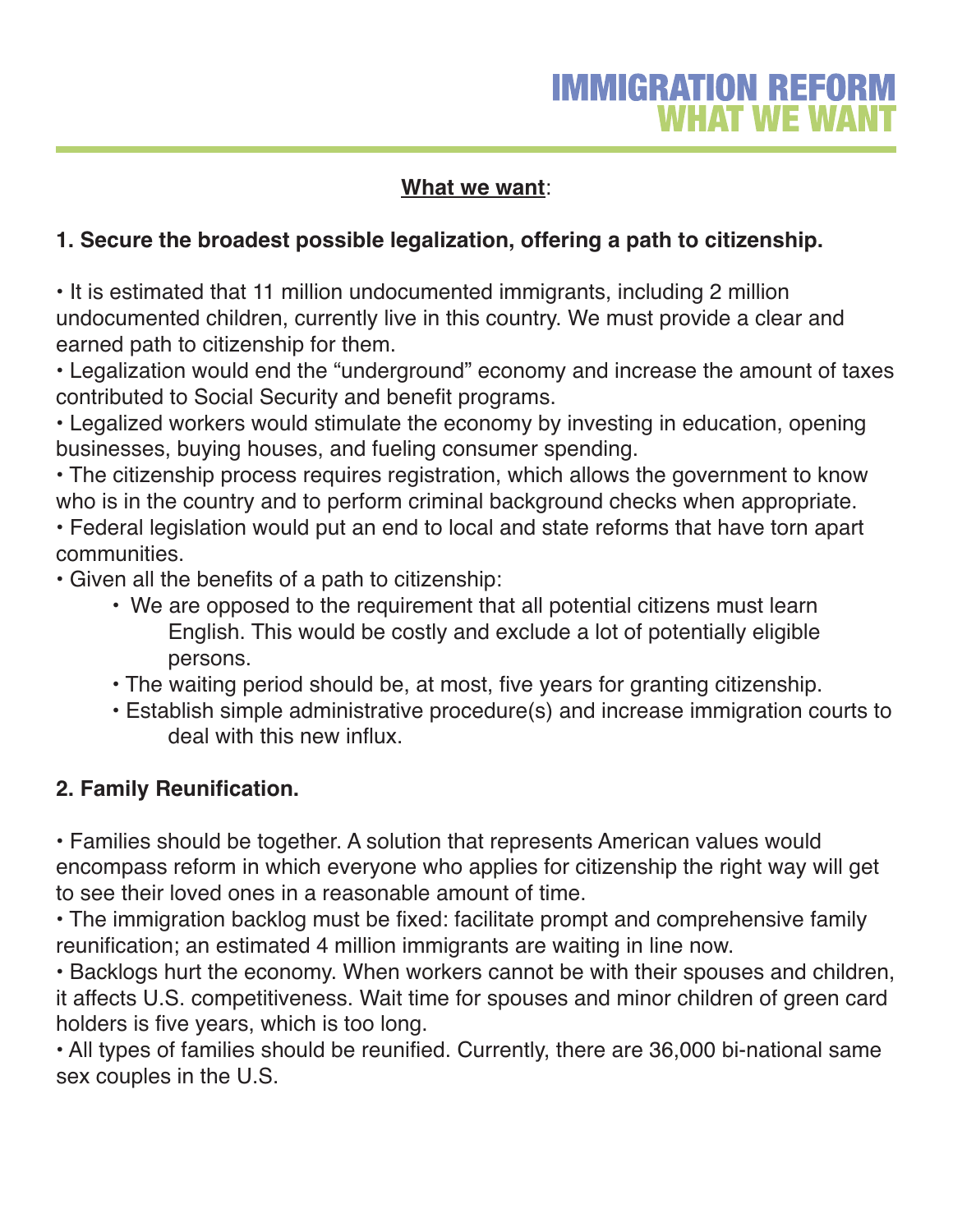### **3. Protect rights and working conditions for all workers.**

• Employers have a legal responsibility to pay their workers a fair and equitable wage and benefits.

• Any reform package must allocate employment visas through an independent commission that can assess labor shortages and determine the number and characteristics of foreign workers to be admitted, with Congress' approval.

• We must protect the rights of future workers to organize and bargain collectively, regardless of whether they were born in the U.S. or abroad. The following conditions should be met:

• Ensure immigrant access to health insurance and retirement benefits.

- Enforcement of federal labor laws should be strengthened.
- Consistently deliver health and safety training to all employees.

• Develop a mechanism to foster fair responses to intimidation and other employee issues.

### **4. Block enforcement measures that violate due process.**

• Mass detention and deportation of immigrants is immoral and costly, and must stop.

• The role of police officers is to work together with people in their communities to ensure safety, not to act as Immigration and Customs Enforcement (ICE). When police powers are extended to include the ability to act as an arm of ICE, it blocks relationships of trust and prevents effective community policing.

• Border patrol officers must be held responsible for respecting the human rights of all people.

• Detention centers and immigration courts must respect the rights of all people to a fair trial, legal representation, and a translator if needed.

### **5. Accord the responsibilities and rights required for full integration into American society.**

• The same privileges and civil liberties of American citizens should be afforded to newly naturalized immigrants.

• As swift of a process as possible should be implemented on this path to citizenship.

• We must institute a well-advertised process, so that as many people as possible can take advantage of the new policy.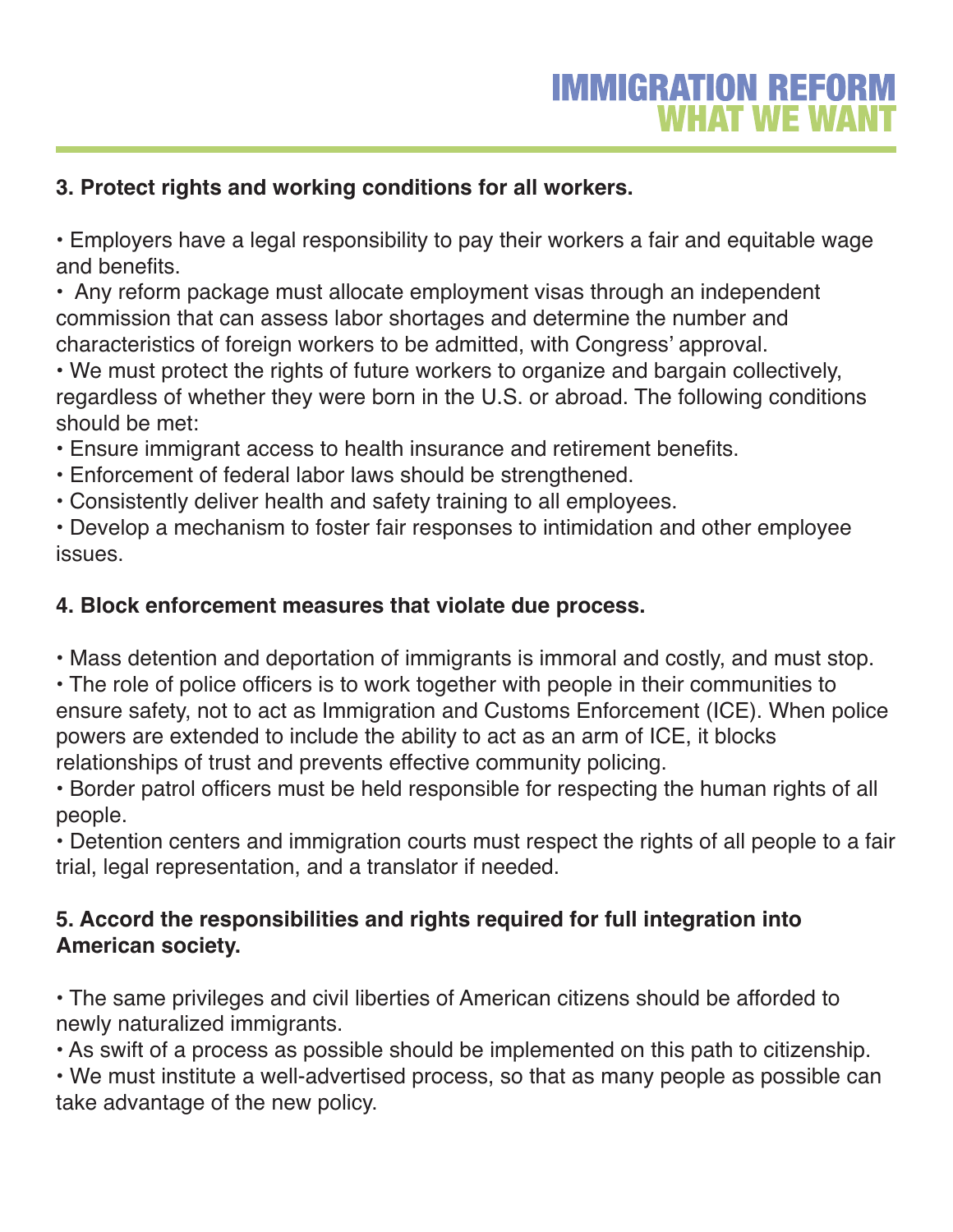# **Facts About Immigration and FAQs:**

### **Supporting Facts About Reform:**

*There is public support for reform*. Polls have shown that the majority of the American people want Congress to provide a sensible solution to our nation's broken immigration system, including a path to citizenship.

*Millions of families are affected by immigration policies*. There are 16.6 million people that belong to mixed-status families with at least one U.S. citizen and one undocumented member, many of whom are parents or heads of household

*Reform is good for the economy*. Bringing undocumented immigrants off the economic sidelines would generate \$1.5 trillion in cumulative GDP over 10 years. And it would add around \$5 billion in federal tax revenues over the next three years.

*Reform is good for all workers*. If the 8.5 million legal permanent residents who are eligible to naturalize did so, they would see an 8 percent to 11 percent boost in wages, leading to a \$21 billion to \$45 billion cumulative increase in wages, which would then ripple through the economy, creating significant gains overall.

*Immigrants are part of our tax base.* Immigrants paid \$11.2 billion in state and local taxes in 2010 alone, adding a significant amount of money to help state and local finances.

*There is bipartisan support for reform efforts.* The reform frameworks offered by the White House and the Senate group leading this effort are very close in terms of priorities and the instruments of effective reform, including a path to citizenship and maintaining border security. Border security is already a priority, and we have the results to prove it.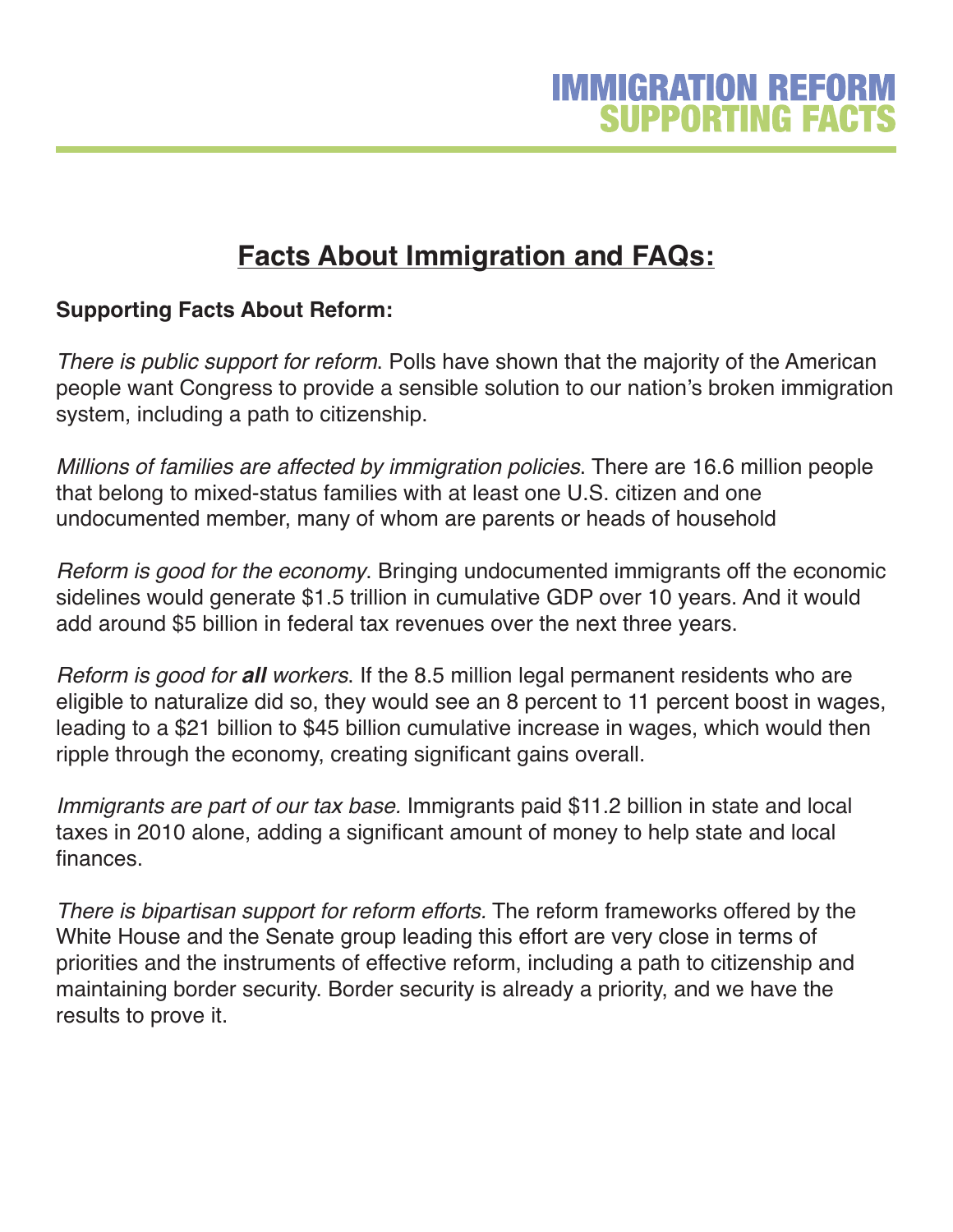#### **FAQs:**

#### **1. We tried "amnesty" in 1986, and it failed. How can you promise the American people that we won't be back in the same place 10 years from now?**

The 1986 law fell short because it didn't go far enough. It applied some band-aids but did not create a 21st century immigration policy. The current proposed plan combines three elements –a roadmap to citizenship, a modernized legal immigration process and a way to hold employers accountable – that will ensure an orderly legal immigration system going forward. The goal is to solve the problem once and for all.

#### **2. Immigration reform has failed in the past. Why is this time different?**

There is a political, a moral and an economic imperative for immigration reform. The moral imperative is that our current system separates families, exploits immigrant workers, undercuts American workers, and allows unscrupulous employers to gain an unfair advantage over honest employers. We need a level playing field where everyone plays by the same set of rules. And economically, if we are to have fairness in the job market and growth from our entrepreneurs, smart immigration policies are a key part of the equation.

#### **3. Won't immigration reform be easier to pass if we break it down into pieces?**

If we want to fix the broken immigration system once and for all, we have to pass broad reform that simultaneously combines the three key elements: create a roadmap to citizenship for immigrants settled in America, have smart enforcement combined with respect for rights, and modernize our legal immigration system. This combination will turn a dysfunctional patchwork into a system that is orderly and fair.

#### **4. Why are you even talking about immigration reform when our economy is such a mess? Shouldn't we get that fixed first?**

One of the ways to help fix the economy is to fix the broken immigration system. Immigrants, regardless of how they came here, contribute to our economy. From those who cook the food we eat to those who create innovative businesses, new immigrants realize the value of working hard and doing their part in exchange for the blessings of liberty. As for economic impact, a study by the Center for American Progress and the Immigration Policy Center showed that the creation of a common sense immigration process would lead to \$1.5 trillion in increased GDP over 10 years, contribute to the creation of as many as 900,000 jobs and increase revenues as much as \$5.4 billion.

Just as importantly, immigration reform will level the playing field for hard workers and honest employers. By combining a path to citizenship with a crackdown on illegal hiring, we will make sure that American and immigrant workers are no longer pitted against each other in a race to the bottom by unscrupulous employers seeking to undercut their honest competitors.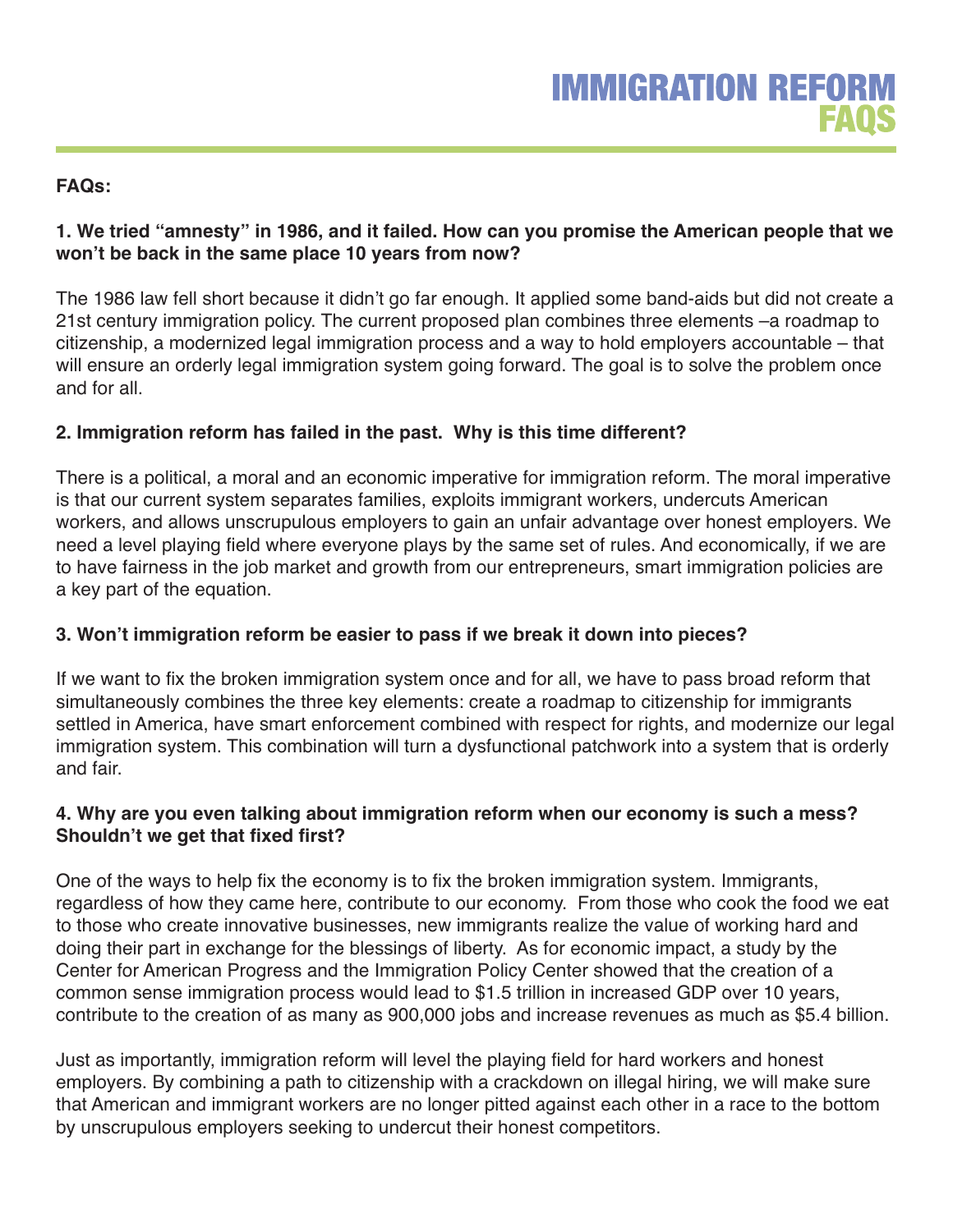#### **5. Why don't you just push for the DREAM Act—isn't that more realistic?**

The DREAM Act is very popular, and for good reason. The DREAM Act helps young people who were brought to this country at a young age and who want to attend university, serve in the military and give back to the nation they call home. That's why the DREAM Act is at the heart of a broad reform package. Now is the time to include everyone. This is why DREAMers are leading the fight to make sure immigration reform includes their parents, their older siblings and many other hard working immigrants.

#### **6. Isn't "amnesty" for "illegal immigrants" unpopular?**

First of all, it's not amnesty if you have to earn it. To qualify you have to pass a background check, study English, pay taxes, and be of good moral character. After all, people move their families here to the land of freedom and opportunity to provide a better life for their children and contribute to our culture in this country, and we're all the better for having hardworking new Americans as contributing members of our communities. That's why the American people are with us on the question of citizenship – by a margin of more than 2-1 in most polls. In fact, when combined with the other elements of reform, Americans support immigration reform by more than 3-1 margin. A recent bipartisan Hart/Public Opinion Strategies poll found 80 percent of Americans support broad reform with a path to citizenship – including a strong majority of Republican voters.

#### 5. Some say a path to citizenship is unfair to those waiting in line to come in legally. Can we **make it so it's fair to them?**

There is a way forward that is fair to those waiting in line outside the country and honors our tradition of encouraging citizenship. Immigration reform legislation should clear out the backlogs so that those currently in line are admitted over the next few years. Meanwhile, undocumented immigrants here would only be able to convert their conditional status to permanent resident status once the backlog is cleared. This puts them at the back of the citizenship line, but in a way that makes them eligible for citizenship within a reasonable time frame.

#### **6. Why don't we just grant residency, but not citizenship?**

A policy that grants residency but not a path to citizenship would mean that Congress affirmatively and intentionally institutionalizes a permanent sub-class of non-citizens. The message to this group of mostly Latino immigrants would be this: you are good enough to cook for us, clean for us and take care of our children, but you can never become one of us, vote or be truly equal. A policy that says "you are permanently one of them and can never be one of us" does violence to our nation's core values. We Americans proudly say we hold certain truths to be self-evident, that all people have rights, no matter what they look like or where they come from, and that the genius of America is that we are permanently evolving, transforming "them" into "us" in a way that makes "us" stronger. We should extend and defend our tradition of giving new immigrants a chance to become full Americans by earning citizenship.